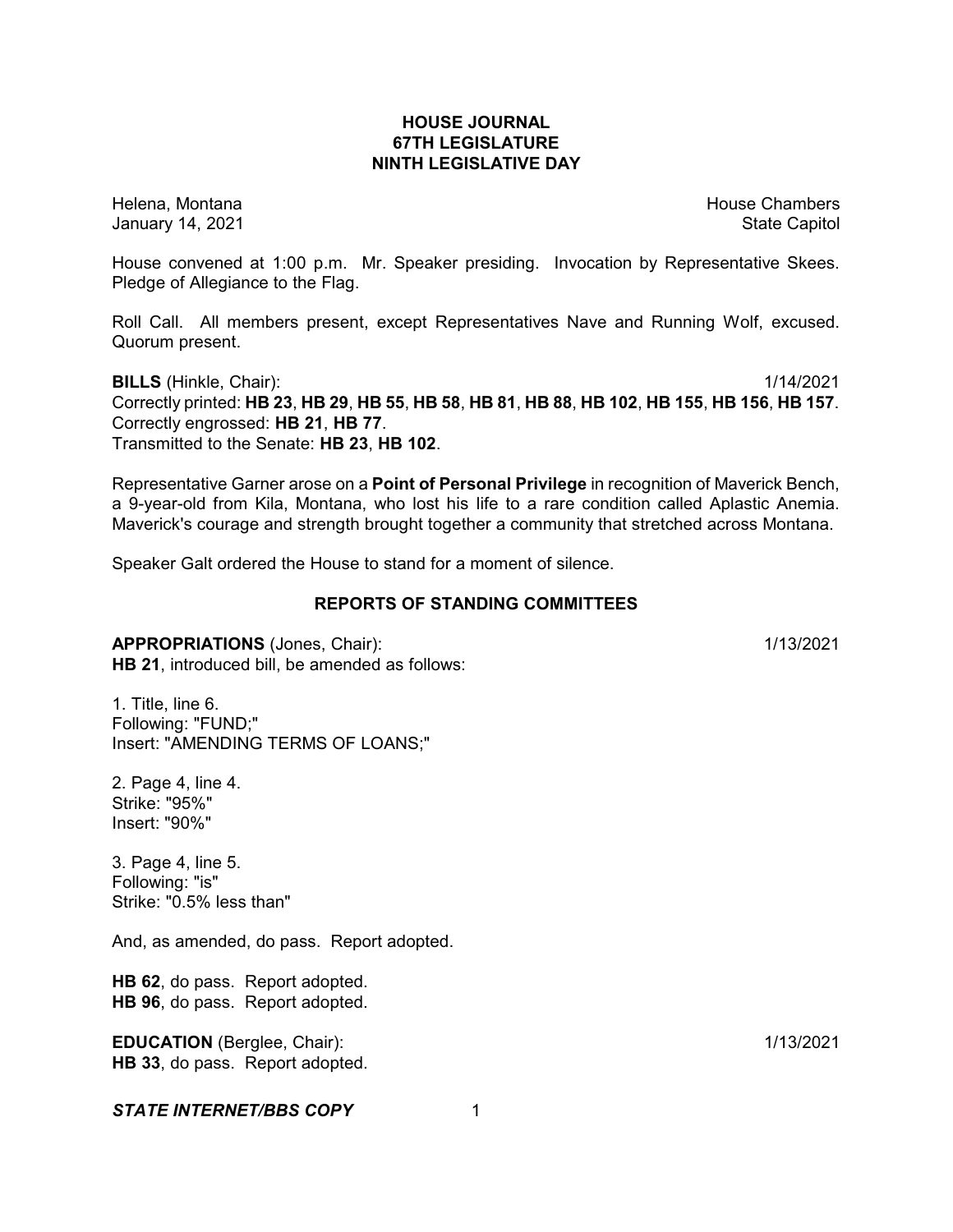**HB 68**, do pass. Report adopted. **TRANSPORTATION** (Loge, Chair): 1/13/2021 **HB 77**, introduced bill, be amended as follows:

1. Page 3, line 20. Following: the first "trailer" Insert: ", or the front bunk on a pole trailer,"

2. Page 3, line 21. Strike: "Front overhang may not exceed 6 feet."

3. Page 16, line 12. Following: "vehicle" Insert: "or combination of vehicles having a gross weight of more than 10,000 pounds"

And, as amended, do pass. Report adopted.

**HB 83**, introduced bill, be amended as follows:

1. Page 9, line 28 through page 10, line 1. Following: "the" on line 28 Strike: remainder of line 28 through "standard" on page 10, line 1 Insert: "NFPA 1192 standard on recreational vehicles"

2. Page 18, line 12. Strike: "45" Insert: "46"

3. Page 18, line 13. **Following:** "vehicle;" **Insert:** "and"

4. Page 18, line 14. Strike: subsection (c)in its entirety Renumber: subsequent subsection

5. Page 20, line 14. Strike: "that is 20 years old or older" Insert: "with a 2010 model year or earlier"

6. Page 20. Following: line 14 Insert: "(b) a motor vehicle with a 2011 model year or later that is 20 years old or older;" **Renumber:** subsequent subsections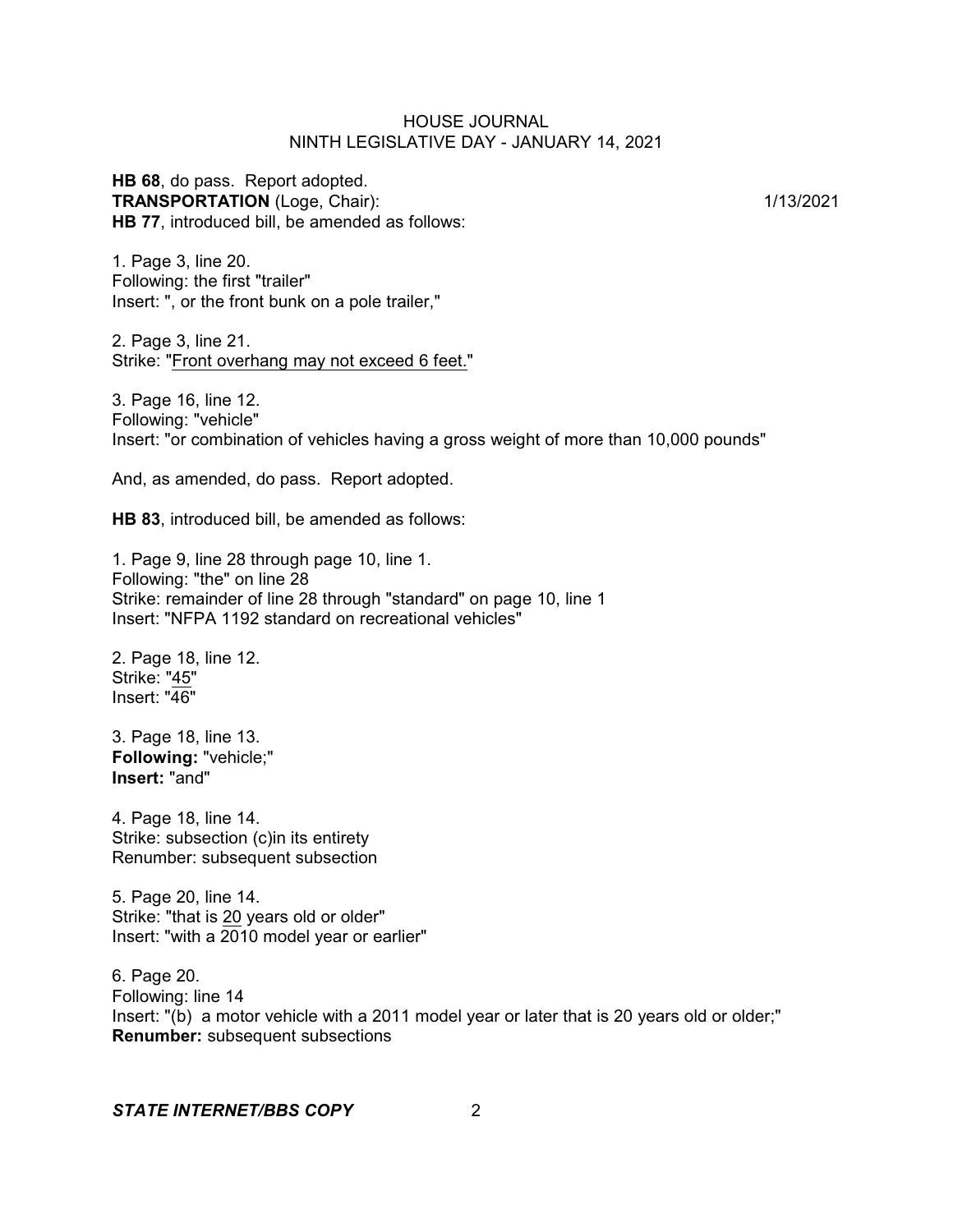And, as amended, do pass. Report adopted.

**HB 133**, do pass. Report adopted.

#### **FIRST READING AND COMMITMENT OF BILLS**

The following House bill was introduced, read first time, and referred to committee:

**HB 158**, introduced by C. Hinkle, F. Anderson, B. Beard, S. Berglee, M. Binkley, M. Blasdel, K. Bogner, L. Brewster, B. Brown, P. Fielder, G. Frazer, S. Galloway, W. Galt, B. Gillespie, J. Gillette, S. Gist, C. Glimm, S. Gunderson, E. Hill, J. Hinkle, M. Hopkins, C. Knudsen, R. Knudsen, D. Lenz, B. Ler, D. Loge, T. Manzella, R. Marshall, B. Mitchell, B. Molnar, T. Moore, M. Noland, J. Patelis, B. Phalen, J. Read, A. Regier, V. Ricci, L. Sheldon-Galloway, D. Skees, J. Trebas, B. Tschida, K. Zolnikov, referred to State Administration.

**HB 159**, introduced by L. Jones, D. Bedey, F. Garner, K. Holmlund, D. Loge, M. Regier, referred to State Administration.

**HB 160**, introduced by S. Kerns, F. Anderson, B. Beard, M. Bertoglio, J. Carlson, J. Dooling, P. Fielder, R. Fitzgerald, G. Frazer, J. Fuller, S. Galloway, G. Hertz, D. Kary, D. Lenz, B. Ler, D. Loge, R. Marshall, T. McGillvray, B. Mitchell, J. Patelis, J. Read, A. Regier, K. Regier, K. Seekins-Crowe, D. Skees, J. Trebas, B. Tschida, B. Usher, referred to Fish, Wildlife and Parks.

## **SECOND READING OF BILLS (COMMITTEE OF THE WHOLE)**

Majority Leader Vinton moved the House resolve itself into a Committee of the Whole for consideration of business on second reading. Motion carried. Representative Sheldon-Galloway in the chair.

Mr. Speaker: We, your Committee of the Whole, having had under consideration business on second reading, recommend as follows:

**HB 28** - Representative Fleming moved **HB 28** do pass.

**HB 28** - Representative Fleming moved **HB 28**, second reading copy, be amended as follows:

```
1. Title, line 7.
Following: "COUNCIL;"
Strike: "AND"
Following: "MCA"
Insert: "; AND PROVIDING AN EFFECTIVE DATE"
```
2. Page 2. **Following:** line 12 **Insert:** "NEW SECTION. **Section 3. Effective date.** [This act] is effective July 1, 2021."

Amendment adopted as follows: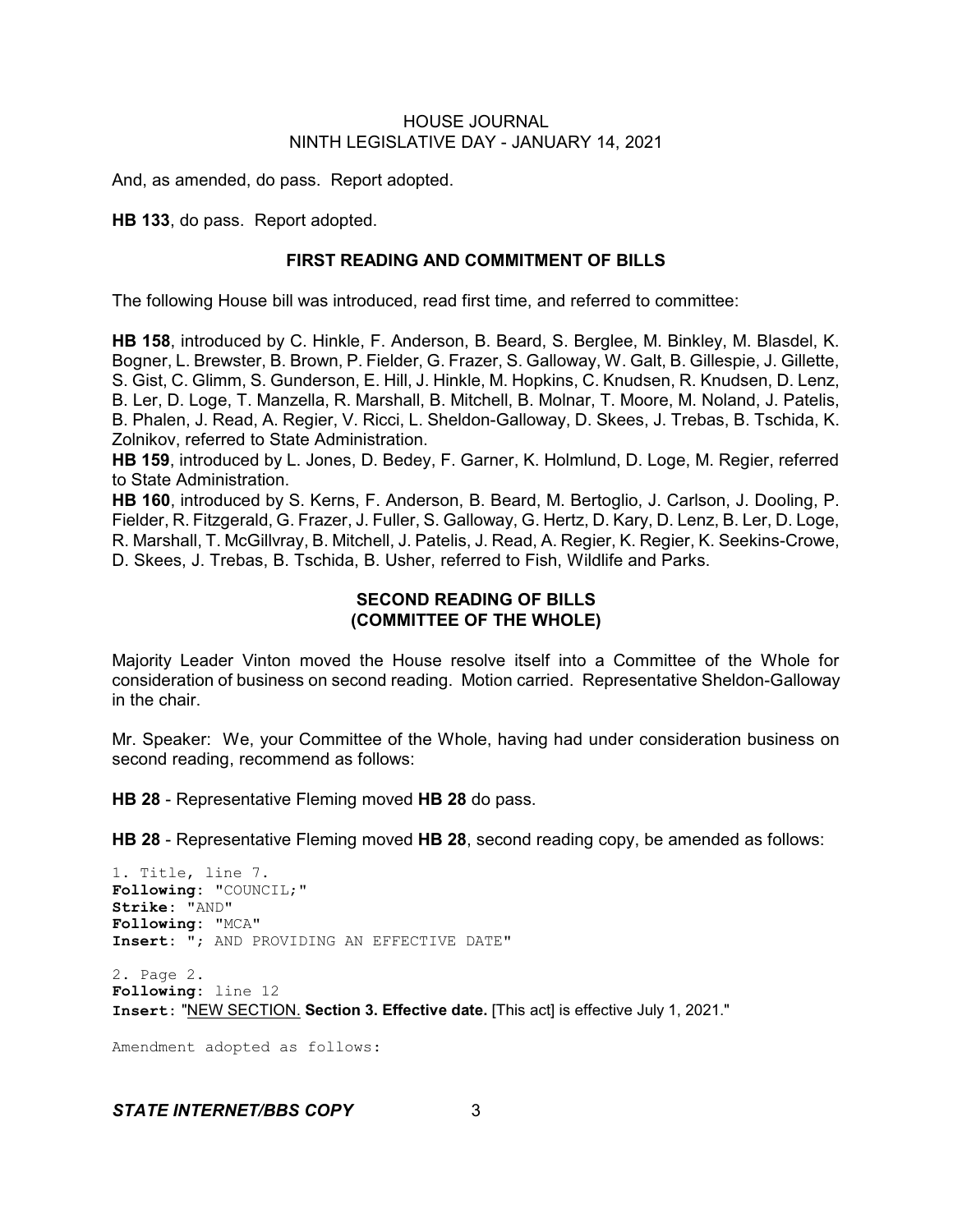Yeas: Abbott, Anderson, Bartel, Beard, Bedey, Berglee, Bertoglio, Binkley, Bishop, Brewster, Buckley, Buttrey, Caferro, Carlson, Curdy, Custer, Dooling, Dunwell, Farris-Olsen, Fern, Fielder, Fitzgerald, Fleming, France, Frazer, Fuller, Funk, Galloway, Garner, Gillette, Gist, Greef, Gunderson, Hamilton, Harvey, Hawk, Hayman, Hill, Hinkle C, Hinkle J, Holmlund, Hopkins, Jones, Karjala, Kassmier, Keane, Kelker, Keogh, Kerns, Kerr-Carpenter, Knudsen C, Knudsen R, Kortum, Lenz, Ler, Loge, Malone, Marler, Marshall, McKamey, Mercer, Mitchell, Moore, Nave, Noland, Novak, Olsen, Patelis, Phalen, Putnam, Read, Regier A, Regier M, Reksten, Ricci, Running Wolf, Schillinger, Seekins-Crowe, Sheldon-Galloway, Skees, Smith, Stafman, Stewart Peregoy, Stromswold, Sullivan, Tenenbaum, Thane, Trebas, Tschida, Usher, Vinton, Walsh, Weatherwax, Welch, Whiteman Pena, Whitman, Windy Boy, Zolnikov, Mr. Speaker. Total 99

Nays: Duram. Total 1

Voted absentee: Nave, Running Wolf, Aye.

Excused: Nave, Running Wolf. Total 2

Absent or not voting: None. Total 0

**HB 28** - Representative Fleming moved **HB 28**, as amended, do pass. Motion carried as follows:

Yeas: Abbott, Anderson, Bartel, Bedey, Berglee, Bertoglio, Binkley, Bishop, Brewster, Buckley, Buttrey, Caferro, Carlson, Curdy, Custer, Dooling, Dunwell, Farris-Olsen, Fern, Fielder, Fitzgerald, Fleming, France, Frazer, Fuller, Funk, Garner, Gillette,Greef, Gunderson, Hamilton, Harvey, Hawk, Hayman, Hinkle C, Hinkle J, Holmlund, Hopkins, Jones, Karjala, Kassmier, Keane, Kelker, Keogh, Kerns, Kerr-Carpenter, Knudsen C, Knudsen R, Kortum, Lenz, Ler, Malone, Marler, Marshall, Mitchell, Moore, Nave, Novak, Olsen, Patelis, Phalen, Putnam, Regier A, Regier M, Running Wolf, Schillinger, Sheldon-Galloway, Skees, Stafman, Stromswold, Sullivan, Tenenbaum, Thane, Trebas, Tschida, Usher, Walsh, Welch, Whiteman Pena, Whitman, Zolnikov, Mr. Speaker. Total 82

Nays: Beard, Duram, Galloway, Gist, Hill, Loge, McKamey, Mercer, Noland, Read, Reksten, Ricci, Seekins-Crowe, Smith, Stewart Peregoy, Vinton, Weatherwax, Windy Boy. Total 18

Voted absentee: Nave, Running Wolf, Aye.

Excused: Nave, Running Wolf. Total 2

Absent or not voting: None. Total 0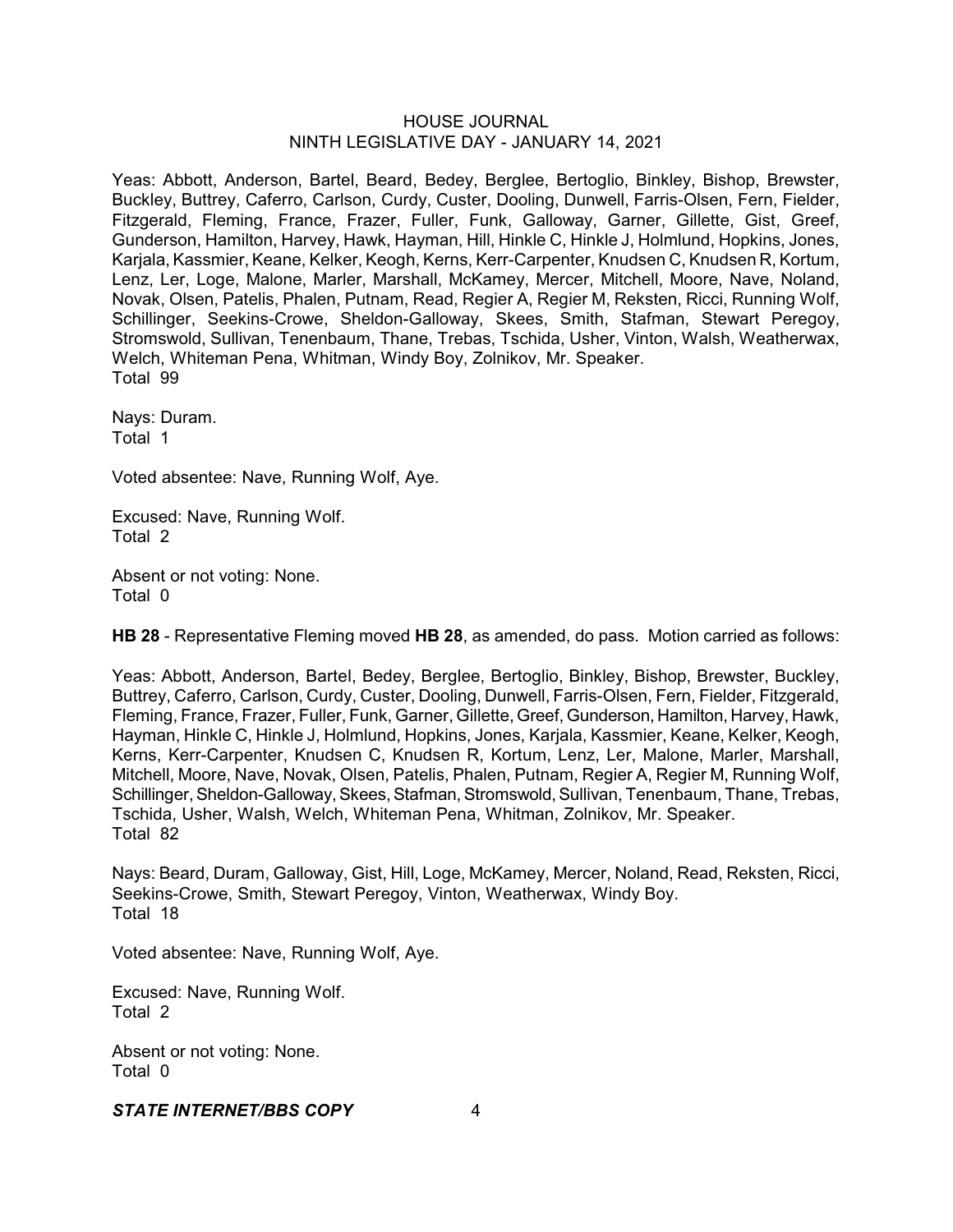Majority Leader Vinton moved the Committee rise and report. Motion carried. Committee arose. House resumed. Mr. Speaker presiding. Chair Sheldon-Galloway moved the Committee of the Whole report be adopted. Report adopted as follows:

Yeas: Abbott, Anderson, Bartel, Beard, Bedey, Berglee, Bertoglio, Binkley, Bishop, Brewster, Buckley, Buttrey, Caferro, Carlson, Curdy, Custer, Dooling, Dunwell, Duram, Farris-Olsen, Fern, Fielder, Fitzgerald, Fleming, France, Frazer, Fuller, Funk, Galloway, Garner, Gillette, Gist, Greef, Gunderson, Hamilton, Harvey, Hawk, Hayman, Hill, Hinkle C, Hinkle J, Holmlund, Hopkins, Karjala, Kassmier, Keane, Kelker, Keogh, Kerns, Kerr-Carpenter, Knudsen C, Knudsen R, Kortum, Lenz, Ler, Loge, Malone, Marler, Marshall, McKamey, Mercer, Mitchell, Moore, Noland, Novak, Olsen, Patelis, Phalen, Putnam, Read, Regier A, Regier M, Reksten, Ricci, Schillinger, Seekins-Crowe, Sheldon-Galloway, Skees, Smith, Stafman, Stewart Peregoy, Stromswold, Sullivan, Tenenbaum, Thane, Trebas, Tschida, Usher, Vinton, Walsh, Weatherwax, Welch, Whiteman Pena, Whitman, Windy Boy, Zolnikov, Mr. Speaker. Total 97

Nays: None. Total 0

Voted absentee: None.

Excused: Nave, Running Wolf. Total 2

Absent or not voting: Jones. Total 1

## **THIRD READING OF BILLS**

The following bills having been read three several times, title and history agreed to, were disposed of in the following manner:

**HB 23** passed as follows:

Yeas: Abbott, Anderson, Bartel, Beard, Bedey, Berglee, Bertoglio, Binkley, Bishop, Brewster, Buckley, Buttrey, Caferro, Carlson, Curdy, Custer, Dooling, Dunwell, Duram, Farris-Olsen, Fern, Fielder, Fitzgerald, Fleming, France, Frazer, Fuller, Funk, Galloway, Garner, Gillette, Gist, Greef, Gunderson, Hamilton, Harvey, Hawk, Hayman, Hill, Hinkle C, Hinkle J, Holmlund, Hopkins, Jones, Karjala, Kassmier, Keane, Kelker, Keogh, Kerns, Kerr-Carpenter, Knudsen C, Knudsen R, Kortum, Lenz, Ler, Loge, Malone, Marler, Marshall, McKamey, Mercer, Mitchell, Moore, Noland, Novak, Olsen, Patelis, Phalen, Putnam, Read, Regier A, Regier M, Reksten, Ricci, Schillinger, Seekins-Crowe, Sheldon-Galloway, Skees, Smith, Stafman, Stewart Peregoy, Stromswold, Sullivan, Tenenbaum, Thane, Trebas, Tschida, Usher, Vinton, Walsh, Weatherwax, Welch, Whiteman Pena, Whitman, Windy Boy, Zolnikov, Mr. Speaker. Total 98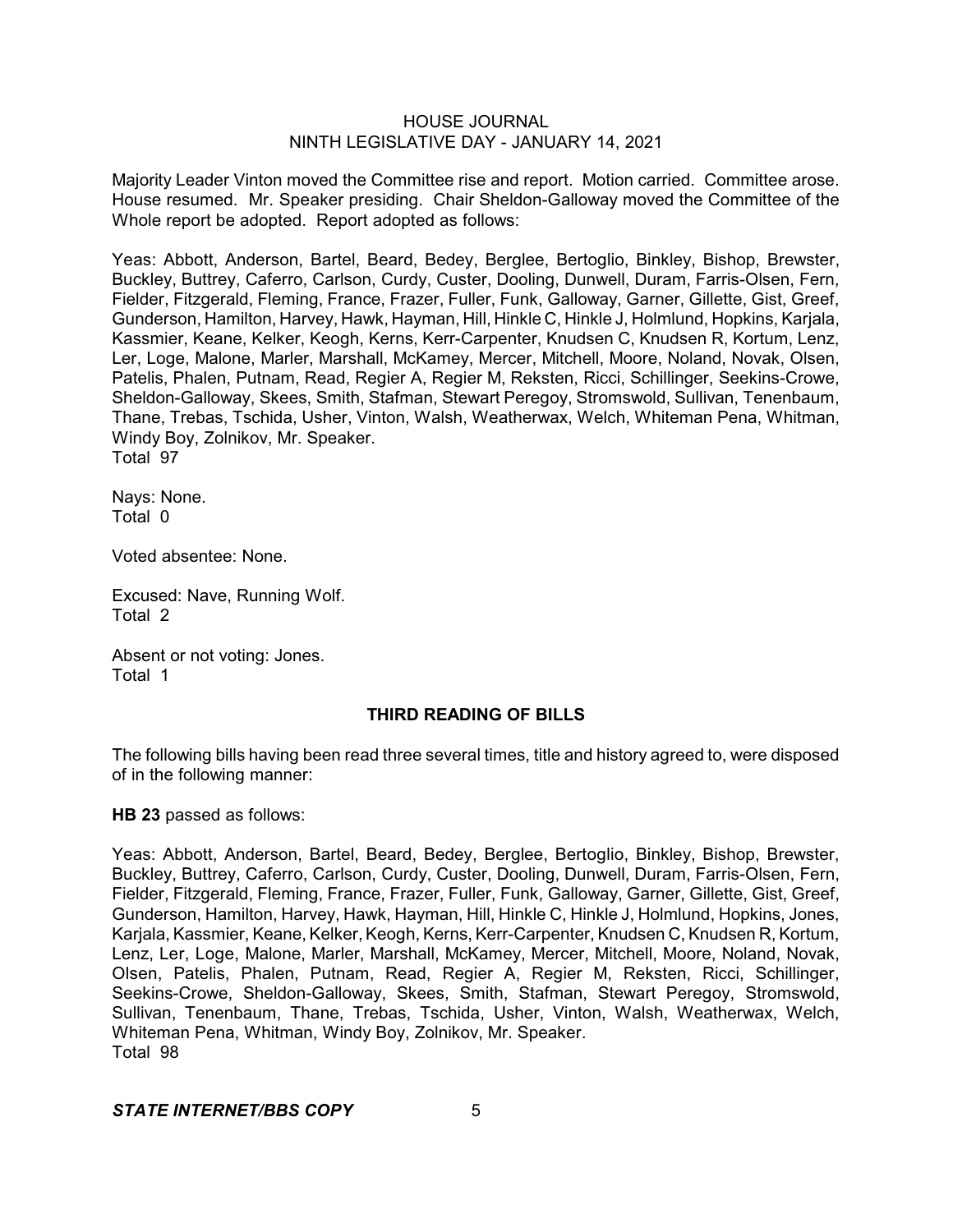Nays: None. Total 0

Voted absentee: None.

Excused: Nave, Running Wolf. Total 2

Absent or not voting: None. Total 0

**HB 102** passed as follows:

Yeas: Anderson, Bartel, Beard, Bedey, Berglee, Bertoglio, Binkley, Brewster, Buttrey, Carlson, Custer, Dooling, Duram, Fielder, Fitzgerald, Fleming, Frazer, Fuller, Galloway, Garner, Gillette, Gist, Greef, Gunderson, Hill, Hinkle C, Hinkle J, Holmlund, Hopkins, Jones, Kassmier, Kerns, Knudsen C, Knudsen R, Lenz, Ler, Loge, Malone, Marshall, McKamey, Mercer, Mitchell, Moore, Noland, Patelis, Phalen, Putnam, Read, Regier A, Regier M, Reksten, Ricci, Schillinger, Seekins-Crowe, Sheldon-Galloway, Skees, Stromswold, Trebas, Tschida, Usher, Vinton, Walsh, Welch, Whitman, Zolnikov, Mr. Speaker. Total 66

Nays: Abbott, Bishop, Buckley, Caferro, Curdy, Dunwell, Farris-Olsen, Fern, France, Funk, Hamilton, Harvey, Hawk, Hayman, Karjala, Keane, Kelker, Keogh, Kerr-Carpenter, Kortum, Marler, Novak, Olsen, Smith, Stafman, Sullivan, Tenenbaum, Thane, Weatherwax, Whiteman Pena, Windy Boy. Total 31

Voted absentee: None.

Excused: Nave, Running Wolf. Total 2

Absent or not voting: Stewart Peregoy. Total 1

## **UNFINISHED BUSINESS**

Mr. Speaker, I move that the following undersigned name be **ADDED** as sponsor to **HB 157**. Motion carried.

**HB 157** (R. Marshall, Chief Sponsor) D. Harvey.